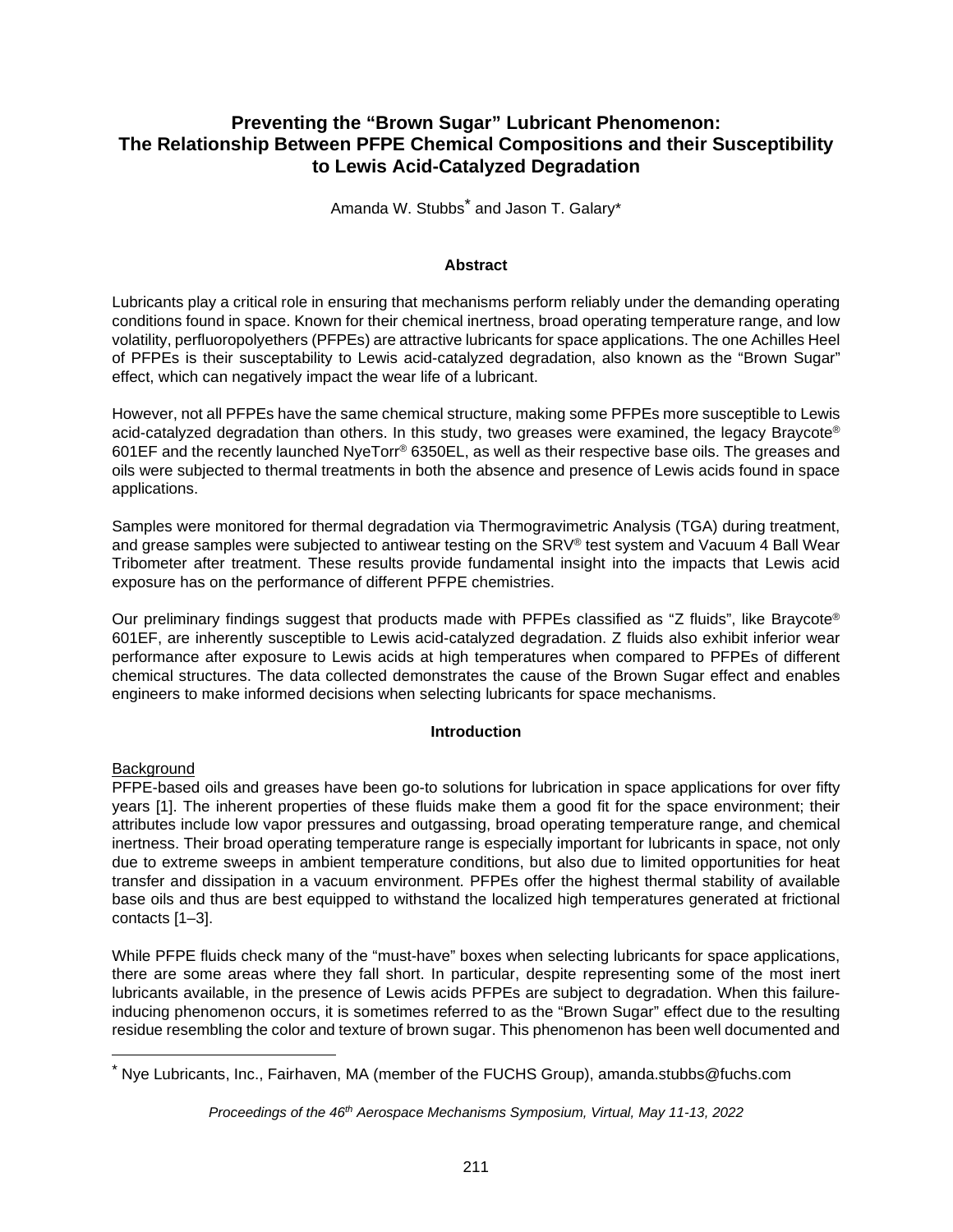studied. At this point, our understanding of the conditions that cause the brown sugar phenomenon is quite good; we know that it is caused by the Lewis acid sites that exist on metal surfaces and that it is more likely to occur under boundary lubrication conditions – presumably due to a combination of elevated localized temperatures at asperity contacts and wear debris that are generated. It is also known that the degradation reaction products exacerbate the problem and promote even more rapid degradation of the fluid [2,4–10]. Available mitigation strategies on the other hand, are more limited. Beyond avoiding conditions that are known increase the chance of degradation occuring, by using ceramic coated balls in bearings for example, it hasn't been possible to prevent Lewis acid-catalyzed degradation of PFPE fluids.

To better understand this problem, we need to look at what is happening on a molecular level. All PFPE fluids are polymers; they are long chain molecules that are made up of repeating units called "monomers" that are chemically linked together. All PFPE monomers are fully fluorinated (no hydrogen atoms – this is what imparts their incredible inertness) and the monomers are linked together by oxygen atoms. The identity of the monomers largely dictates the fluid properties; there are a variety of different PFPE fluids commercially available in varying viscosities. For the purposes of this discussion it should be noted that some fluids contain acetal linkages (-O-CF<sub>2</sub>-O-), and others do not. Figure 1 depicts the structures of four different commercially available PFPE fluids; Fomblin® Z, Fomblin® Y, Krytox®, and Demnum™. Shown in red, Fomblin<sup>®</sup> Y and Fomblin<sup>®</sup> Z both contain acetal linkages in their structures, with the Fomblin<sup>®</sup> Z fluid containing the much higher proportion of acetal linkages between the two. In contrast, the Krytox® and DemnumTM fluids do not have any acetal linkages in their structures at all. There is evidence that acetal linkages in PFPEs are especially susceptible to Lewis acid-catalyzed degradation; wih Fomblin® Z fluids known to be the most degradation-prone fluids [10]. Despite this shortcoming, Fomblin® Z fluids are still a popular lubricant selection due to their unrivalled high viscosity index, low evaporative loss, and wear protection.



*Figure 1. Representation of different PFPE fluid structures* 

A "Lewis acid" is broadly defined as a species that can accept electrons [11]. In space lubricant applications, a relevant example of a Lewis acid is iron (III) oxide (Fe $_2O_3$ ), which is found on stainless steel surfaces. The iron (III) oxide plays a fleeting role in the PFPE degradation process; it temporarily accepts some electron density from the polymer chain, enabling a fluorine atom to transfer from one -CF<sub>2</sub>- unit to another, ultimately causing the chain to break in two, as shown in Figure 2. In PFPEs containing acetal units, this transfer is especially easy to do, making them among the most susceptible fluids. Some of the by-products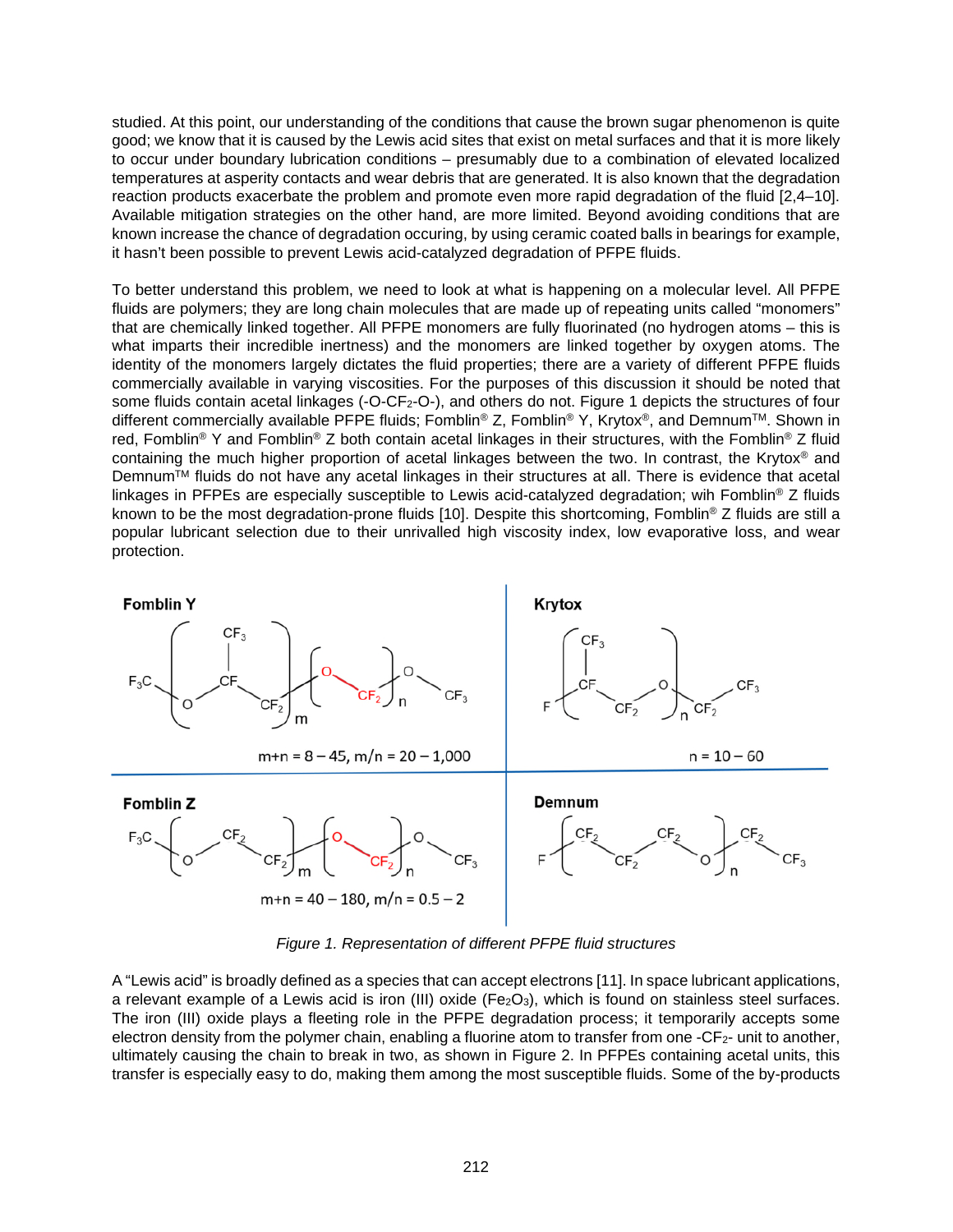from PFPE chain destruction are highly reactive species such as carbonyl fluoride (COF2) that can interact with iron (III) oxide and convert it to iron (III) fluoride (FeF<sub>3</sub>), an even stronger Lewis acid.



*Figure 2. Depiction of a Lewis acid site interacting with an acetal group in a PFPE chain, resulting in chain scission. Adapted from Kasai et. al.[10]* 

In this work, the heritage space lubricant Braycote<sup>®</sup> 601EF, which is based on a Fomblin<sup>®</sup> Z fluid [3], is compared to NyeTorr® 6350EL, which utilizes a proprietary blend of PFPE fluids in its formulation. Both greases and their respective base oils (Brayco® 815Z, NyeTorr® 6351) were subjected to thermal treatments in the presence and absence of the Lewis acids  $Fe<sub>2</sub>O<sub>3</sub>$  and  $FeF<sub>3</sub>$ . Additionally, a "booster" additive was added to NyeTorr® 6350EL experimentally to enhance its Lewis acid-catalyzed degradation resistance. Sample masses were monitored during treatment as an indicator of degradation, and after treatment samples were subjected to wear testing on the SRV and Vacuum 4 Ball Tribometer.

### Sample Preparation

Neat samples of commercial lubricants were used as received. Lewis acids used in this study were Iron(III) Oxide, (Strem, Hematite, 99.8% Fe) and anhydrous Iron(III) Fluoride (Strem, 99%+). For TGA testing, Lewis acid spiked samples were prepared by combining 9 grams of lubricant with 1 gram of the specified Lewis acid and speedmixing to ensure homogeneity. Spiked samples were prepared immediately before testing to limit the amount of degradation allowed to occur at room temperature prior to starting the TGA test. For wear tribometer tests, Lewis acid spiked samples were prepared by combining 2.7 grams of lubricant with 0.3 gram of the specified Lewis acid. Samples were mixed with a spatula in a Petri dish and placed in an oven at 200°C for 24 hours. Samples were allowed to cool to room temperature prior to testing. Heat treated samples were prepared in a similar manner, without the addition of Lewis acid.

## Experimental Methods

Using a TA Instruments TGA Q50 Thermogravimetric Analyzer, thermal stability testing was performed in an air-filled environment. In the method utilized the temperature was ramped at a rate of 100°C/min to 230°C and then held there for 24 hours. Using the precise balance built into the instrument, the weight of the sample was monitored as the temperature was held. The amount of mass loss the sample exhibited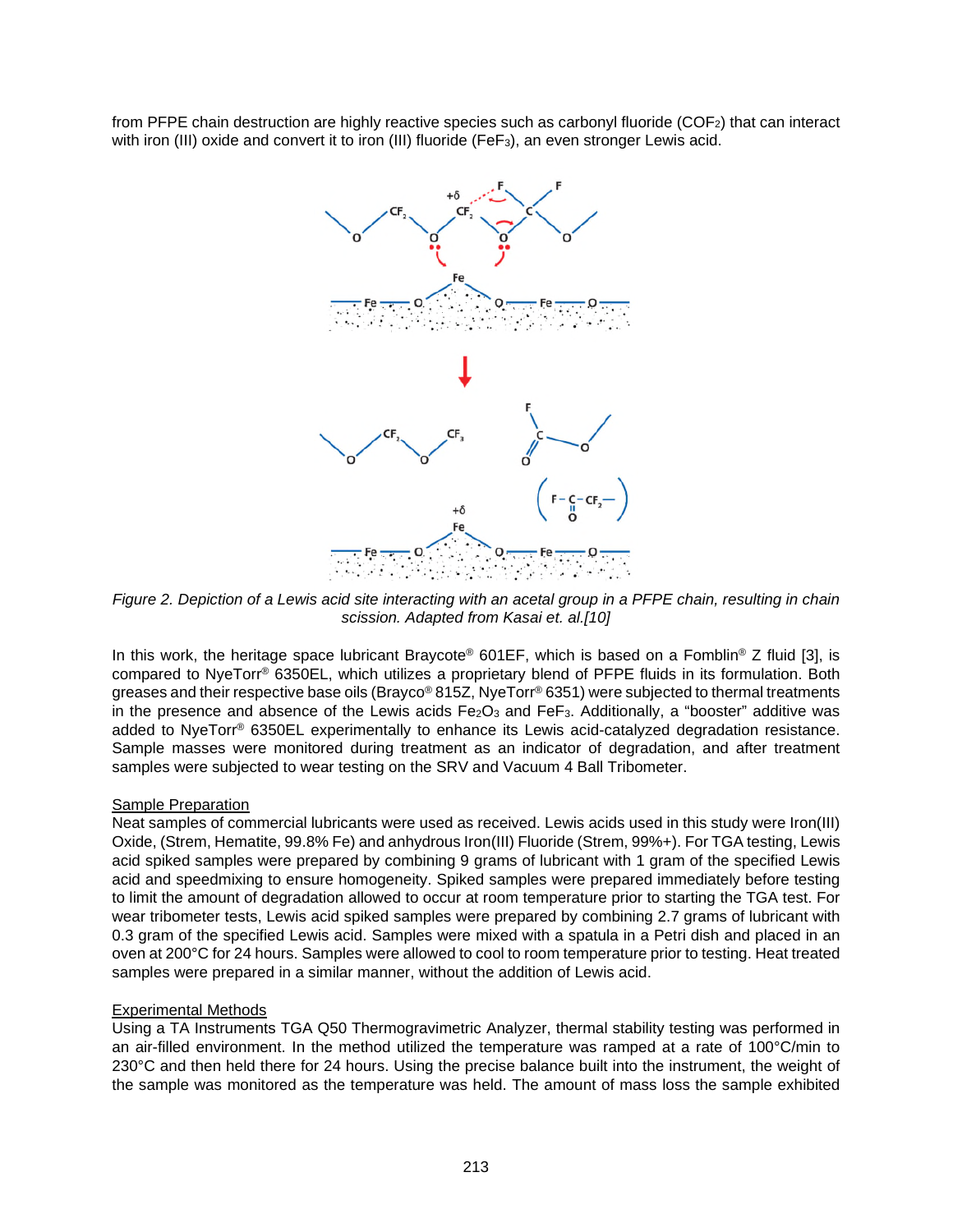was used as an indicator of degradation; samples that demonstrated greater mass losses are considered more prone to degradation.

Wear testing on the SRV<sup>®</sup> was used to determine a lubricant's ability to protect against wear when subjected to high-frequency, linear oscillation motion. In this work, conditions included a 52100 steel ball on disc contact, a test load of 100 N (yielding a contact pressure of 2.1 GPa), a frequency of 50 Hz, a stroke amplitude of 1.00 mm, a duration of 1 h and a temperature of 50°C. Specimens used were of hardness Rockwell C60, and met surface roughness and topography criteria as specified in ASTM D 5707 (Standard Test Method for Measuring Friction and Wear Properties of Lubricating Grease Using a High-Frequency, Linear-Oscillation (SRV) Test Machine) section 7.1-7.2. To protect the instrument, a maximum coefficient of friction cutoff was set where the test was terminated if it was exceeded. After the conclusion of a test, the total distance travelled by the specimens was calculated and the wear volume of the scar on the disc was measured using a Taylor Hobson 3D Optical Profilometer. With this information a wear rate was calculated and expressed in µm<sup>3</sup>/mm; this method of data analysis enables the evaluation of even samples that are unable to complete the entire test method, allowing for greater resolution when ranking relative sample performance.

Wear testing on the Vacuum 4 Ball Tribometer (a custom built rig controlled with a LabView DAQ system) was used to evaluate lubricants' performance under conditions more closely resembling the environment in space. In the test method used for this work, a vacuum level of  $6.7x10^{-4}$  Pa was achieved before initiating the test, typically by the end of the test the vacuum level had further dropped to 1.3x10-4 Pa. Selection of other parameters was based off of ASTM D2266 (Standard Test Method for Wear Preventive Characteristics of Lubricating Grease) with some modifications, largely made to reduce the amount of sample needed to a volume of 4 mL. For specimens, 7.9375 mm (5/16 inch) 52100 Alloy Steel balls were used with a hardness of Rockwell C60. An applied load of 290 N was used for testing, resulting in an initial contact pressure of 4.2 GPa. The test was run for one hour at room temperature and a speed of 600 rpm. After completion of the test, wear scar diameters on the lower three balls were measured using a microscope and the average reported. Each sample was run in triplicate.

### **Results and Discussion**

In thermal degradation testing, each commercial base oil and its spiked samples were heated to 230°C and held at that temperature on the TGA, with the total mass loss of the sample after 24 hours of treatment recorded. Each sample was run in duplicate, the average mass losses are displayed in Table 1. Both the NyeTorr® 6351 and Brayco® 815Z exhibited minimal mass loss when run as neat oils, both less than 5% loss but with NyeTorr® 6351 exhibiting the least mass loss with only a 0.12% reduction over the course of 24 hours. When mixed with a Lewis acid prior to heating, both oils exhibited mass loss, which is an indicator of degradation. For each oil the identity of the Lewis acid ( $Fe<sub>2</sub>O<sub>3</sub>$  vs. FeF<sub>3</sub>) didn't have a significant impact on the extent of degradation. The two oils did differ in the extent of mass loss demonstrated, the Brayco® 815Z exhibited a 90% mass loss in each of its runs. Given that 10% of the sample size was the spiked Lewis acid that was not expected to volatilize at this temperature even if degraded, it can be assumed that 100% of the oil in the sample was broken down and volatilized. In contrast, NyeTorr® 6351 only exhibited about 45% mass loss in the presence of Lewis acids; presumably some oil was left intact and hadn't degraded (Figure 3). It is worth noting that for both Brayco® 815Z and NyeTorr® 6351 nearly all degradation occurred within the first 45 minutes of the experiment, the change in mass from hour 1 to hour 24 of the test was negligible. While the identity of the Lewis acid didn't significantly impact the amount of degradation, the identity did impact how long it took for degradation to begin; samples treated with  $Fe<sub>2</sub>O<sub>3</sub>$  typically didn't have degradation onset until approxiamtely 30 minutes into the run, whereas samples treated with FeF<sub>3</sub> exhibited onset of degradation within the first 15 minutes of the run. This observation is consistent with other experiments reported in the literature where it was found that  $Fe<sub>2</sub>O<sub>3</sub>$  was converted to FeF<sub>3</sub> during PFPE degradation, and that  $FeF<sub>3</sub>$  is an even stronger Lewis acid catalyst [2].

An additional experiment was performed to test the efficacy of a new additive hypothesized to impart resistance to Lewis acid-catalyzed degradation on susceptible base oils. For this experiment pure Fomblin<sup>®</sup>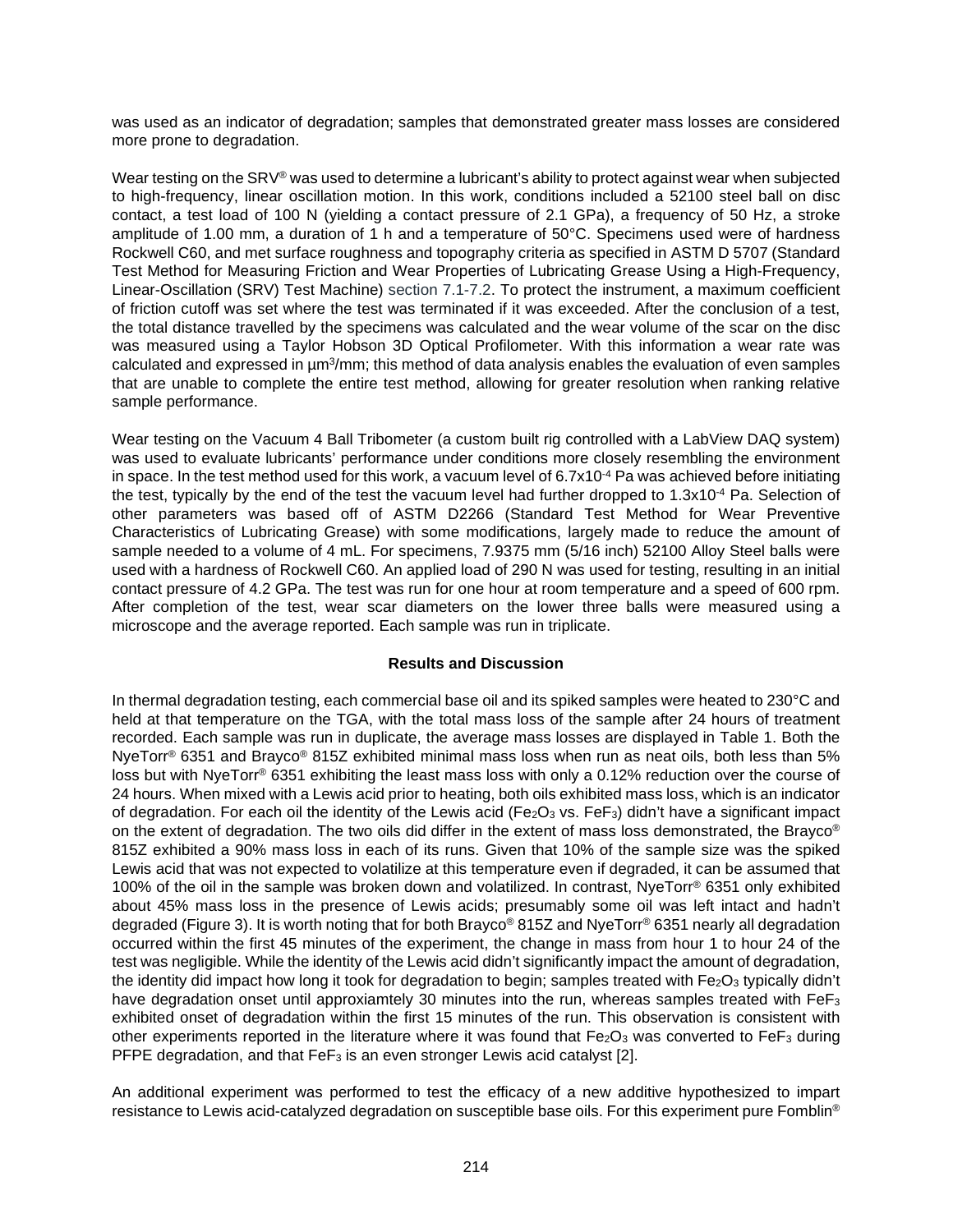Z25 was studied, which is known to degrade rapidly in the presence of Lewis acids at elevated temperatures [5,10]. Consistent with the literature, neat Fomblin® Z25 exhibited minimal mass loss when heat treated  $(4.44%)$  but when heat treated in the presence of FeF<sub>3</sub> it underwent complete and rapid degradation. A sample spiked with the "booster" additive at a 1% treat rate was prepared and subjected to the same heat treatment in the presence of FeF3. Indeed, this sample exhibited stability comparable to that of the neat base oil, with only a 5.12% mass loss over the course of the 24 hour test, in contrast to the 90.36% mass loss exhibited by Fomblin® Z25 in the presence of FeF<sub>3</sub> without the booster additive (Figure 4).

| Lubricant                | <b>Lewis Acid</b>              | Total Mass Loss (wt%)* |
|--------------------------|--------------------------------|------------------------|
| Brayco <sup>®</sup> 815Z |                                | 3.12%                  |
| Brayco <sup>®</sup> 815Z | Fe <sub>2</sub> O <sub>3</sub> | 89.11%                 |
| Brayco <sup>®</sup> 815Z | FeF <sub>3</sub>               | 90.59%                 |
| NyeTorr® 6351            |                                | 0.12%                  |
| NyeTorr® 6351            | Fe <sub>2</sub> O <sub>3</sub> | 45.19%                 |
| NyeTorr® 6351            | FeF <sub>3</sub>               | 45.40%                 |
| Fomblin <sup>®</sup> Z25 |                                | 4.44%                  |
| Fomblin <sup>®</sup> Z25 | FeF <sub>3</sub>               | 90.36%                 |
| Fomblin® Z25**           | FeF <sub>3</sub>               | 5.12%                  |

*Table 1. Total Mass Loss of Oil Samples Test on TGA* 





*Figure 3. TGA traces of commercial oils in the presence and absence of Lewis acids*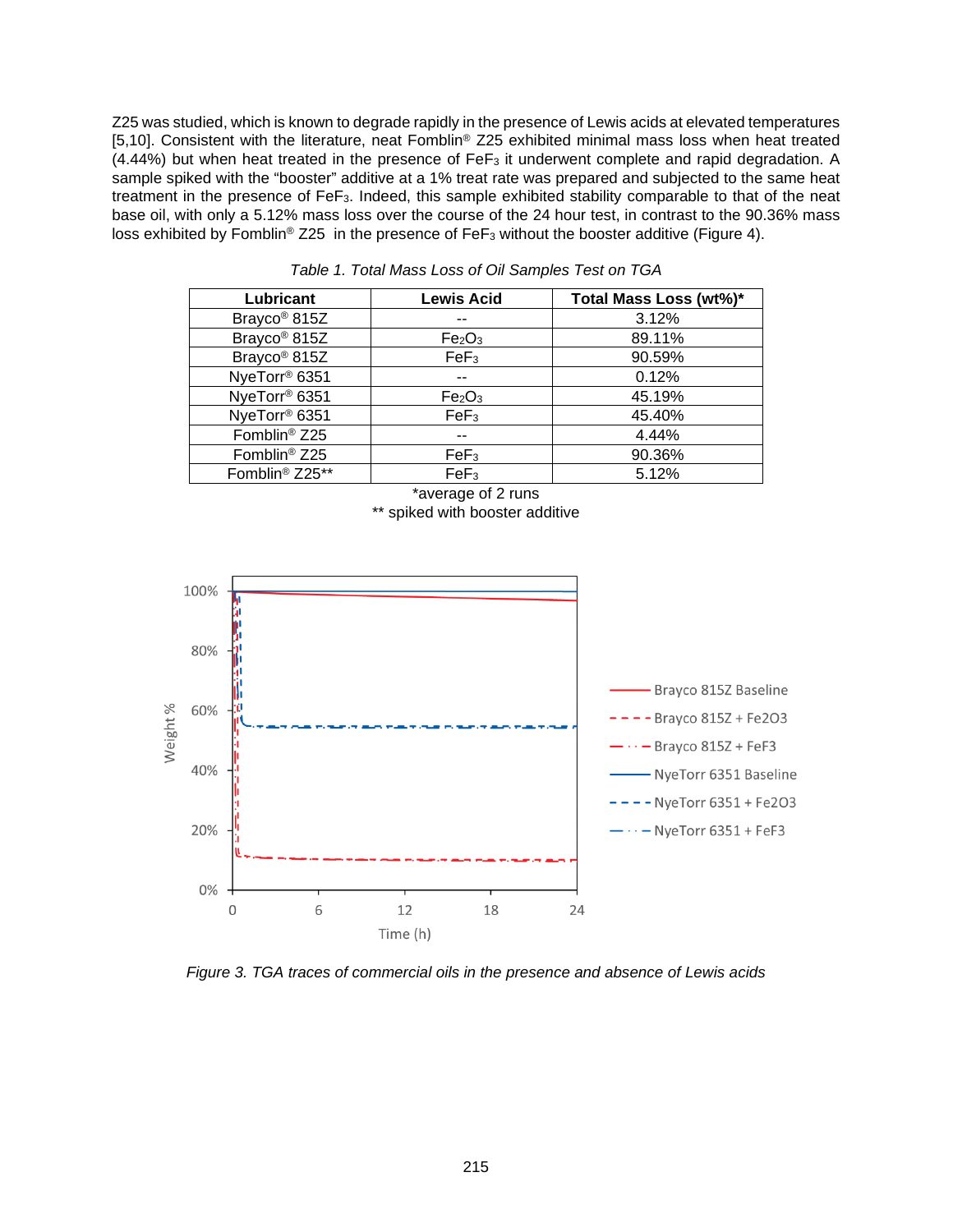

*Figure 4. TGA traces of Fomblin® Z25 in the presence and absence of Lewis acids and booster additive* 

Grease samples were treated in a manner similar to oils on the TGA, results are displayed in Table 2. For both Braycote® 601EF and NyeTorr® 6350EL, mass loss exhibited by the neat greases was minimal, comparable to what was observed for their neat base oils. In the presence of Lewis acids, the story becomes more convoluted. This is perhaps due in part to the fact that greases are more complex formulations with a greater number of components than typically seen in oils, perhaps the most impactful of which is the thickening system. In the neat oils it is feasible that some mixing of the sample and interaction with the Lewis acid would occcur *via* convection currents; with the presence of the thickener network in greases, mixing would be inhibited – this could cause greater variability in performance. In the case of Braycote® 601EF, exposure to Fe<sub>2</sub>O<sub>3</sub> resulted in an average mass loss of 11.42%, while exposure to FeF<sub>3</sub> had a more drastic impact with an average mass loss of 30.80%. In contrast, NyeTorr® 6350EL was less affected by the presence of Lewis acids, with merely an average 1.55% mass loss in the presence of  $Fe<sub>2</sub>O<sub>3</sub>$  and 3.51% mass loss average in the presence of FeF<sub>3</sub> (Figure 5). The improved resistance to degradation in NyeTorr<sup>®</sup> 6350EL is likely due to the greater inherent resistance demonstrated by its base oil, NyeTorr<sup>®</sup> 6351 discussed above, as well as impacts from the thickener and other components in its formulation. Inspired by the results of our experimentation with Fomblin® Z25 and the booster additive, an experimental sample of NyeTorr® 6350EL was prepared with this booster (referred to as NyeTorr® 6350EL Plus) to see if its performance could be enhanced even further. As expected, the NyeTorr® 6350EL Plus demonstrated baseline performance comparable to that of NyeTorr® 6350EL, and in the presence of Lewis acids its mass losses were the lowest observed in the study, all less than 1.5% (Figure 6).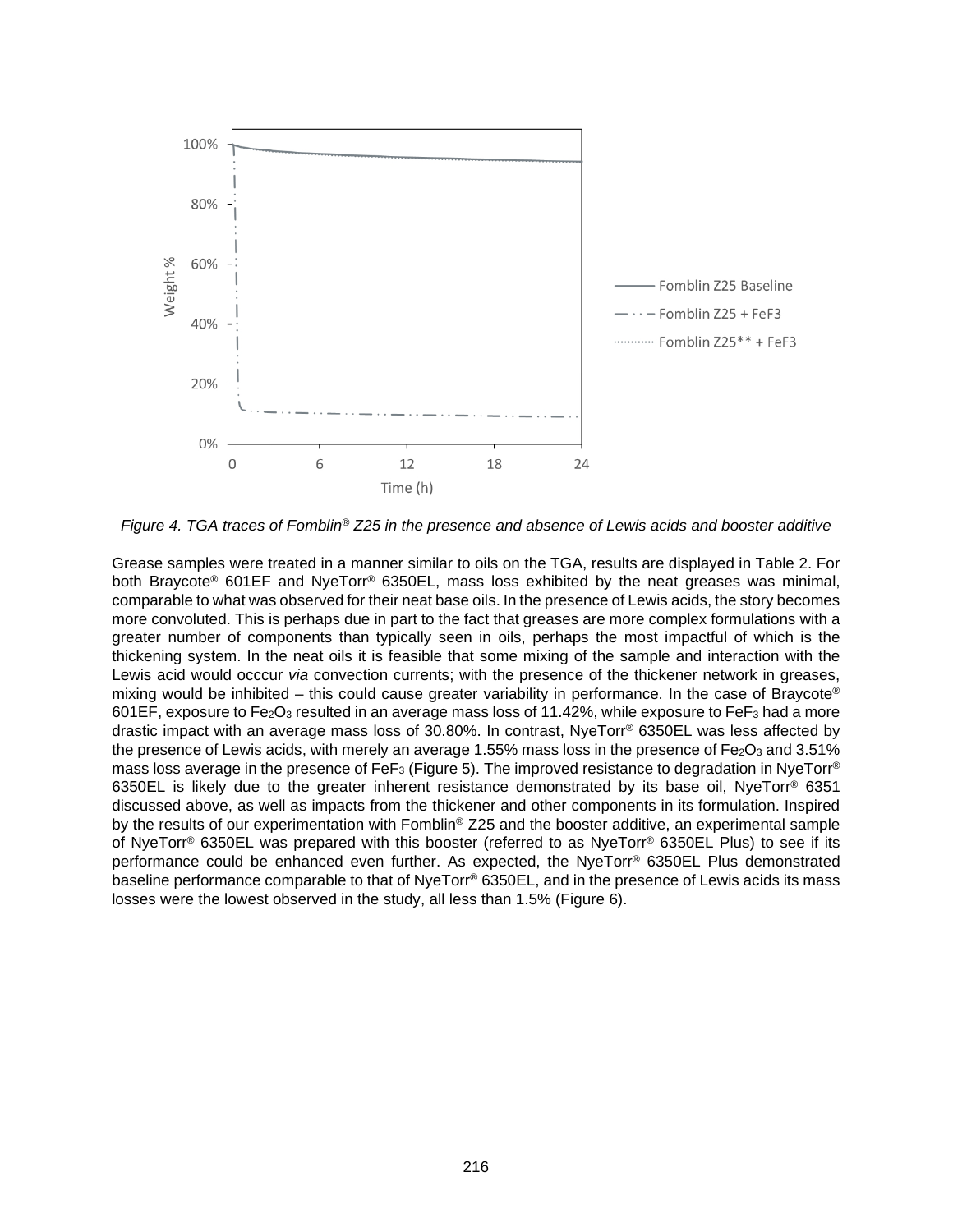| Lubricant                   | <b>Lewis Acid</b>              | Total Mass Loss (wt%)* |
|-----------------------------|--------------------------------|------------------------|
| Braycote <sup>®</sup> 601EF |                                | 3.60%                  |
| Braycote <sup>®</sup> 601EF | Fe <sub>2</sub> O <sub>3</sub> | 11.42%                 |
| Braycote <sup>®</sup> 601EF | FeF <sub>3</sub>               | 30.80%                 |
| NyeTorr® 6350EL             | $\sim$ $\sim$                  | 0.52%                  |
| NyeTorr® 6350EL             | Fe <sub>2</sub> O <sub>3</sub> | 1.55%                  |
| NyeTorr® 6350EL             | FeF <sub>3</sub>               | 3.51%                  |
| NyeTorr® 6350EL Plus        | --                             | 0.83%                  |
| NyeTorr® 6350EL Plus        | Fe <sub>2</sub> O <sub>3</sub> | 0.78%                  |
| NyeTorr® 6350EL Plus        | FeF <sub>3</sub>               | 1.07%                  |

*Table 2. Total Mass Loss of Grease Samples Tested on the TGA* 

\*average of 2 runs



*Figure 5. TGA traces of commercial greases in the presence and absence of Lewis acids*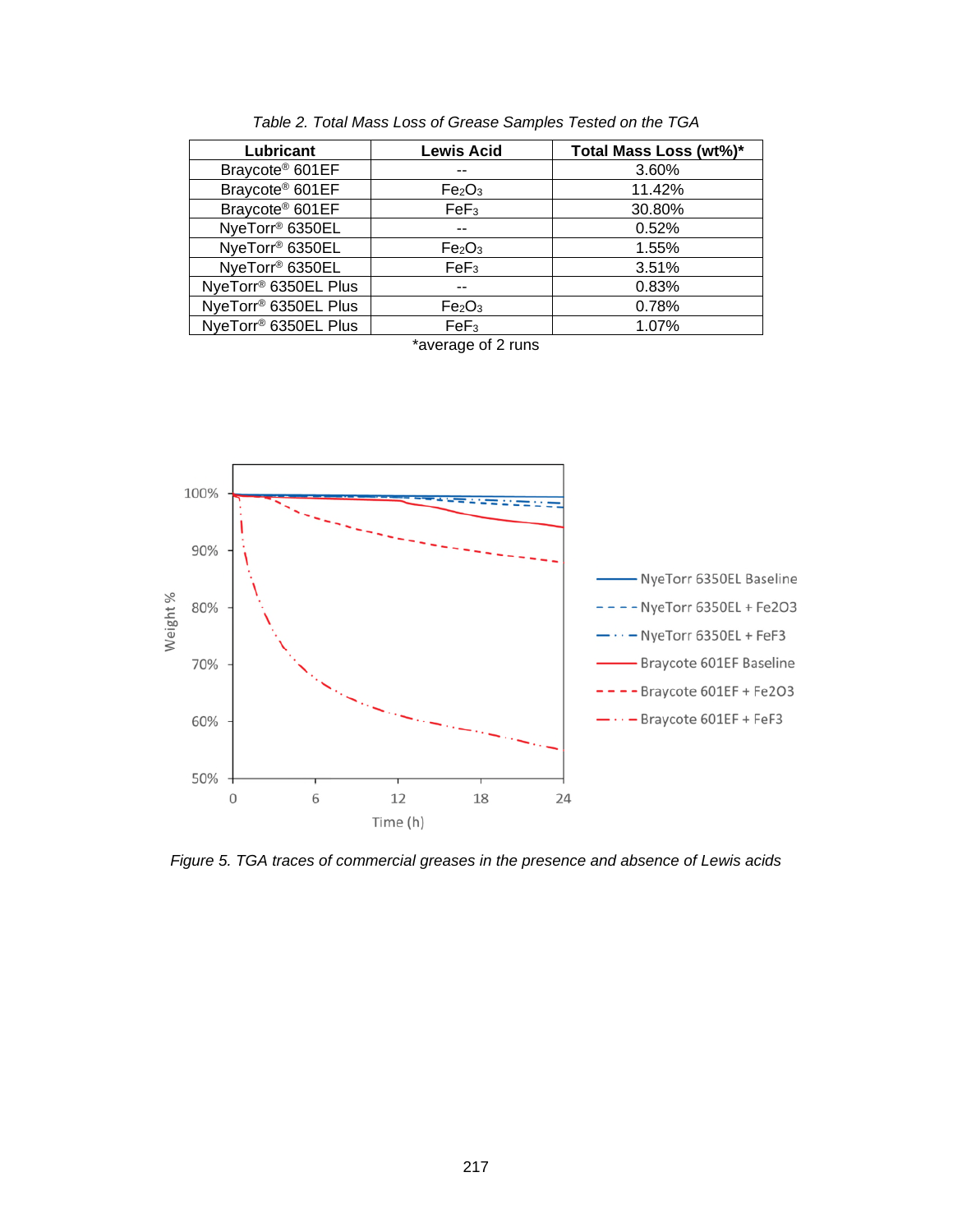

*Figure 6. TGA traces of NyeTorr® 6350EL and the experimental NyeTorr® 6350EL Plus in the presence and absence of Lewis acids* 

Grease samples that were treated with Lewis acids and then heated in an oven were tested on the SRV to evaluate their wear performance. Additional controls were performed including neat, untreated samples as well as greases subjected to heat alone without Lewis acids present. Figures 7-9 show images of Braycote® 601EF, NyeTorr® 6350EL, and the experimental NyeTorr® 6350EL Plus samples as they appeared before and after heat treatment in the presence and absence of Lewis acids. Note that all greases appeared more brown or orange after being heated in the presence of FeF<sub>3</sub>, which is likely due to the FeF<sub>3</sub> reacting with the air to form other inorganic, oxidized compounds – reactions happening alongside and in addition to any interactions with the PFPE fluid.



*Figure 7. Images of Braycote® 601EF under different treatment conditions*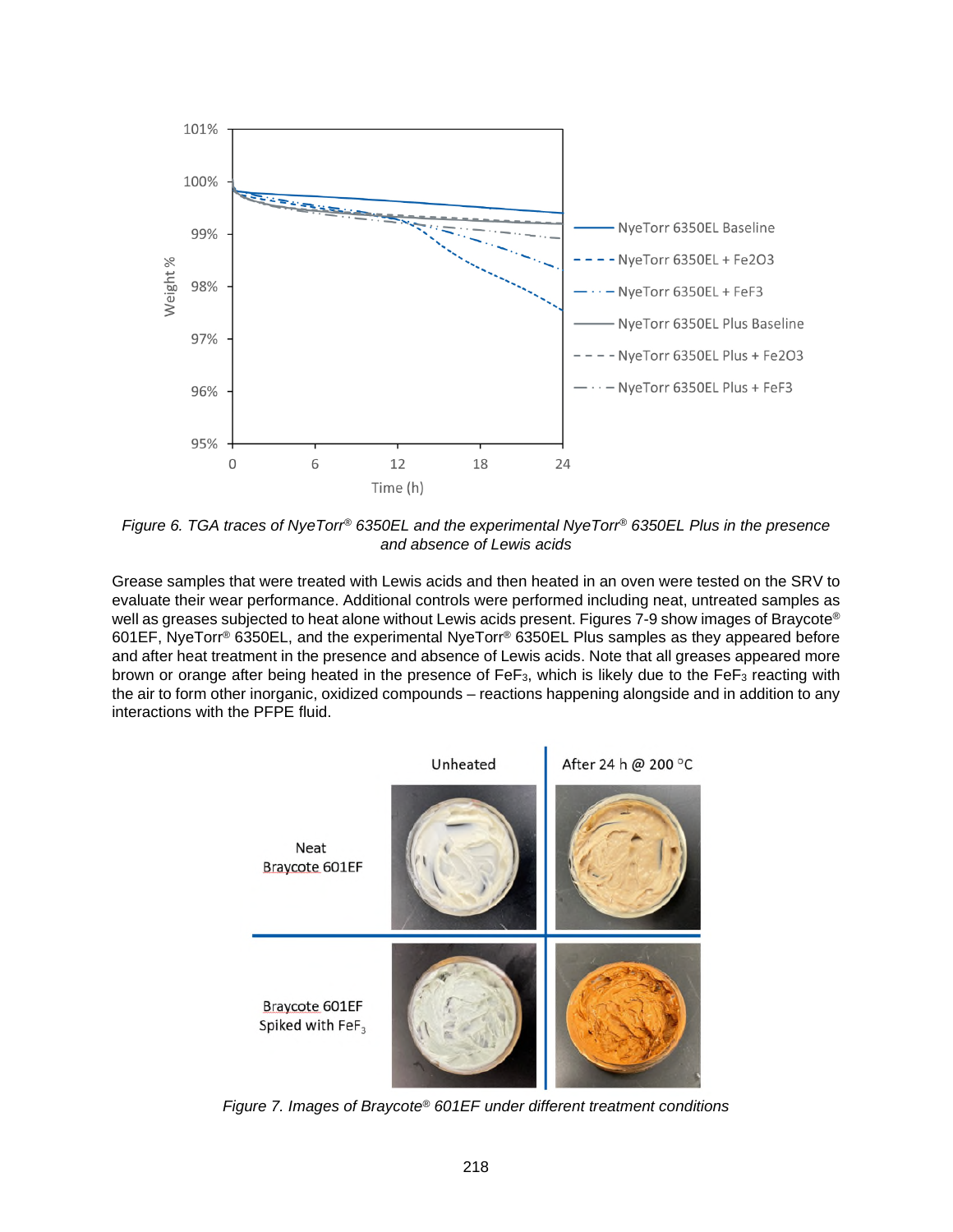

*Figure 8. Images of NyeTorr® 6350EL under different treatment conditions* 



*Figure 9. Images of NyeTorr® 6350EL Plus under different treatment conditions* 

Since none of the samples evaluated on the SRV ran to completion, wear rates were calculated and reported for each so that fair comparisons could be made, these results are displayed in Figure 10. Predictably, each grease had the best performance (lowest wear rate) when not subjected to heat or Lewis acid exposure. Heat treatment resulted in slightly higher wear rates, but the highest wear rates observed were after exposure to Lewis acids. Braycote® 601EF and NyeTorr® 6350EL performed comparably; after exposure to Fe<sub>2</sub>O<sub>3</sub> NyeTorr<sup>®</sup> 6350EL performed better than Braycote<sup>®</sup> 601EF, but after exposure to FeF<sub>3</sub> the Braycote® 601EF offered the slightly lower wear rate when compared to NyeTorr® 6350EL. Of note, wear rates were higher for both greases after exposure to  $Fe<sub>2</sub>O<sub>3</sub>$  than they were after exposure to FeF<sub>3</sub>. This is potentially due to the fact that  $FeF_3$  is itself a good lubricant – one of the things that make PFPEs effective lubricants is a minor amount of breakdown resulting in  $\text{Fe}_3$  formation on the metal surface, which itself functions as an excellent solid lubricant  $[12]$  It is possible that the Fe<sub>2</sub>O<sub>3</sub> spiked samples had artificially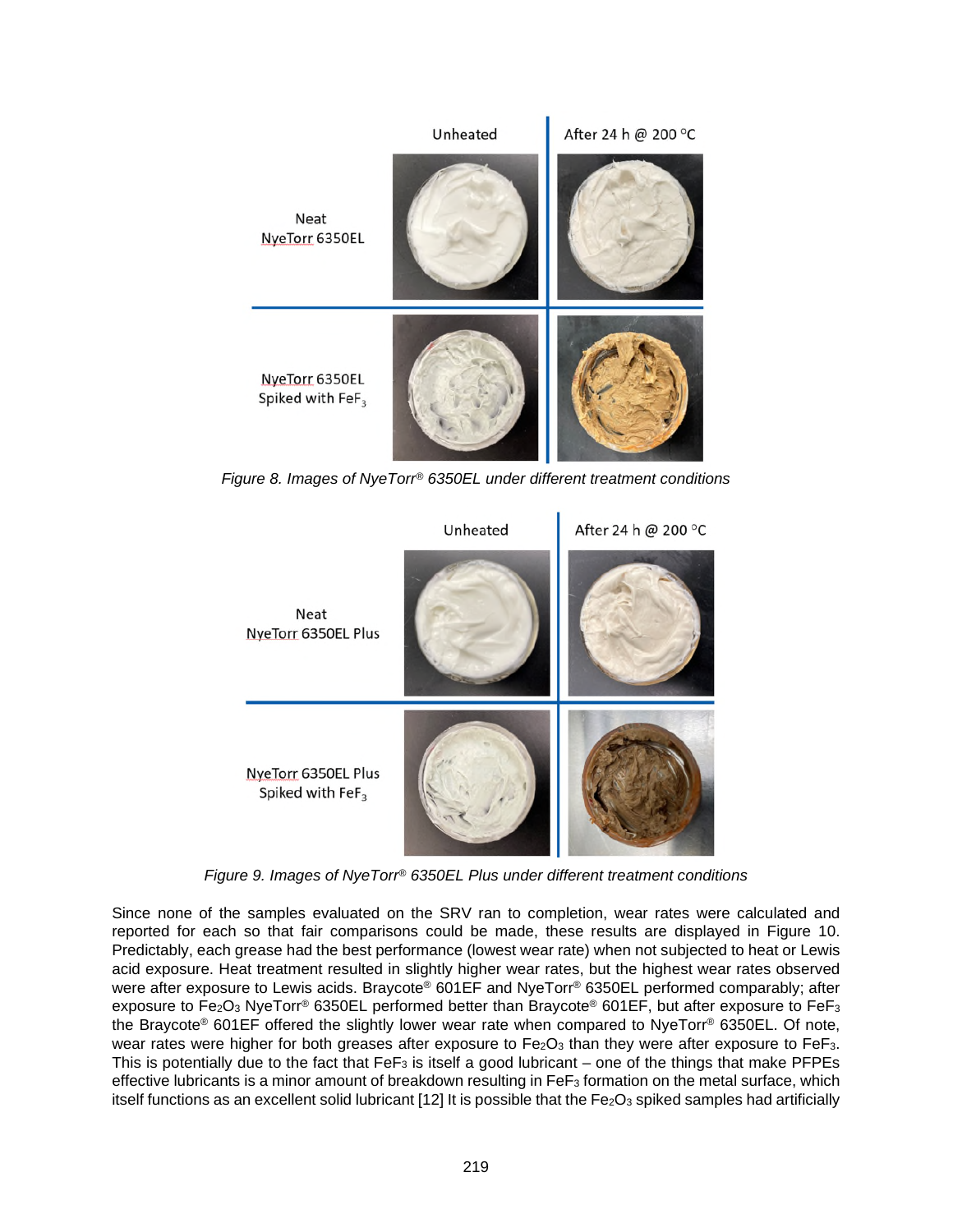inflated wear rates due to the  $Fe<sub>2</sub>O<sub>3</sub>$  particles present, which are not effective solid lubricants. Perhaps of greatest note, the NyeTorr® 6350EL Plus sample (containing booster additive) offered superior wear protection even in the presence of Lewis acids. After treatment with either  $Fe<sub>2</sub>O<sub>3</sub>$  or FeF<sub>3</sub>, NyeTorr<sup>®</sup> 6350EL Plus offered wear rates nearly half of those observed for Braycote® 601EF and NyeTorr® 6350EL. While NyeTorr® 6350EL Plus is still an experimental sample, it appears that it could be an excellent solution for applications where wear protection in the presence of Lewis acids is essential.



*Figure 10. SRV® wear rates for greases subjected to Lewis acid exposure* 

To evaluate greases' performance in an environment more closely resembling those found in space applications, the Vacuum 4 Ball Wear Tribometer was employed. Similar to the data collected on the SRV, samples were heated in an oven while in the presence of Lewis acids. This testing is still ongoing; currently average wear scar diameters for commercial greases neat and untreated can be reported as a baseline, as well as commercial greases after being subjected to heat in the presence of FeF3. Preliminary data displayed in Figure 11 indicates comparable performance of Braycote® 601EF and NyeTorr® 6350EL, with Lewis acid treatment having little impact on wear performance. This is in contrast to what was observed in the SRV® testing, where exposure to Lewis acids resulted in significant increases in wear rate of the samples. That being said, it could be that the test conditions used were not harsh enough for us to obtain good resolution in relative performance between the samples studied. This work is ongoing, as performance in a vacuum environment is a critical evaluation for lubricants used in space applications.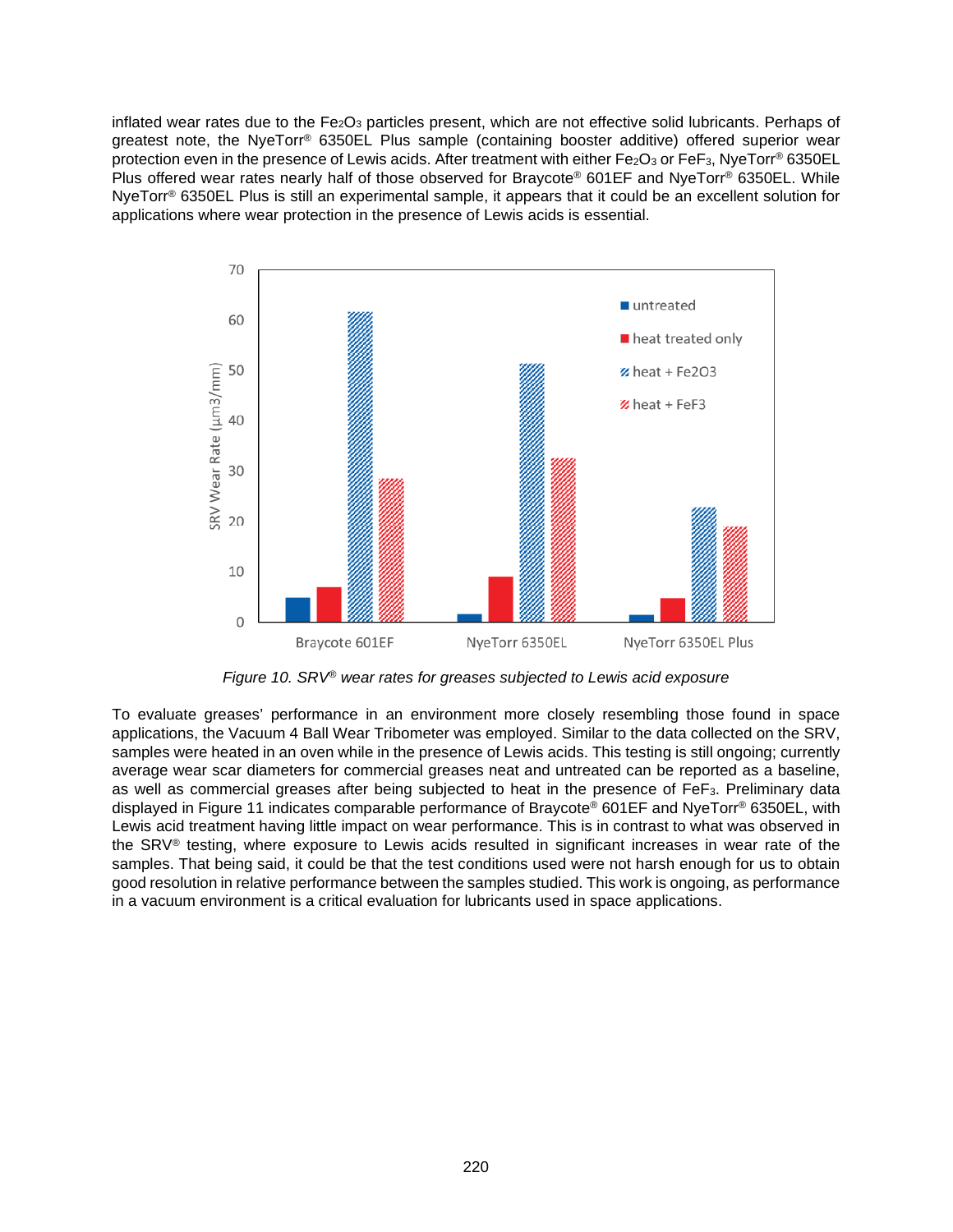

*Figure 11. Vacuum 4 Ball Wear average scar diameters for greases before and after Lewis acid exposure* 

## **Conclusions**

Formulating with raw materials that are inherently resistant to Lewis acid-catalyzed degradation results in lubricants with greater resistance to the phenomenon. NyeTorr® 6351 and NyeTorr® 6350EL offer greater resistance to Lewis acid-catalyzed degradation in thermal studies when compared to heritage products used for space applications. Base oils lacking inherent resistance to Lewis acid degradation can gain resistance with the addition of a "booster" additive; its properites are effective in greases as well as in oils. SRV® wear data after heat treating grease samples in the presence of Lewis acids indicated comparable performance of Braycote® 601EF and NyeTorr® 6350EL. A standout performer was the experimental grease NyeTorr® 6350EL Plus, demonstrating nearly half of the wear rates observed for the commercial products tested. Vacuum 4 Ball Wear Tribometer data indicates that both Braycote® 601EF and NyeTorr® 6350EL offer comparable wear protection in a vacuum environment, regardless of whether treated with Lewis acids or not – this testing will be further refined to gain a better understanding of the impact of Lewis acids on lubrication in the vacuum environment.

### **Acknowledgements**

The work reported in this paper was a highly collaborative effort that was supported by multiple members of the Nye Lubricants R&D lab. All experiments were designed in collaboration with Dr. Jennifer Frias. TGA testing was supported by Paul Moses, Melissa LaRochelle, and Matthew Easterbrooks. All sample preparations for wear performance testing on the SRV® and Vacuum 4 Ball Wear Tribometer were prepared by Paul Moses. The SRV® test method was developed with Robert Mulkern, and SRV testing was performed by Paul Moses. Mason Wood designed and built the Vacuum 4 Ball Wear Tribometer used in this study, he also advised on the test conditions used and performed all of the testing.